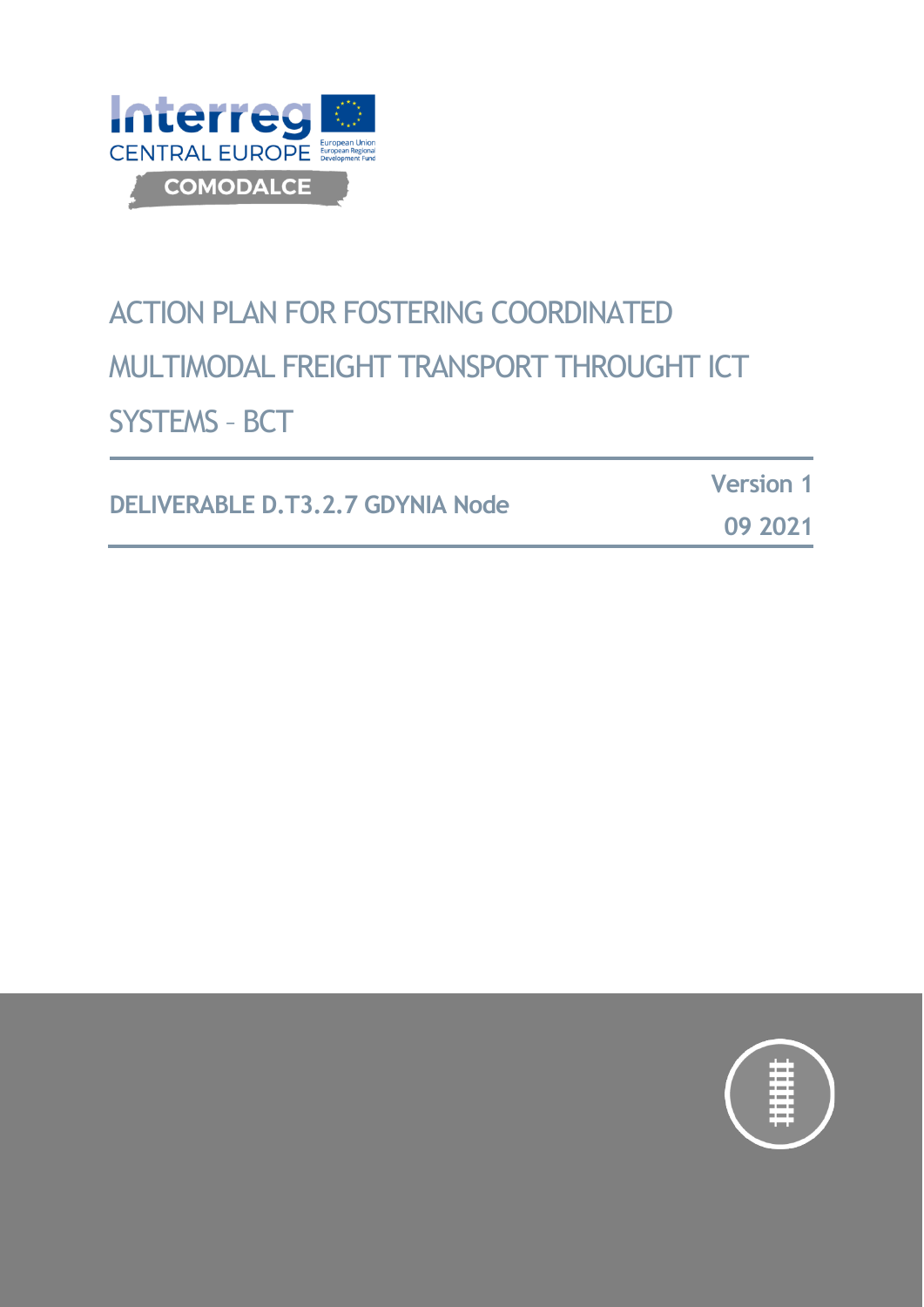



## **Table of contents**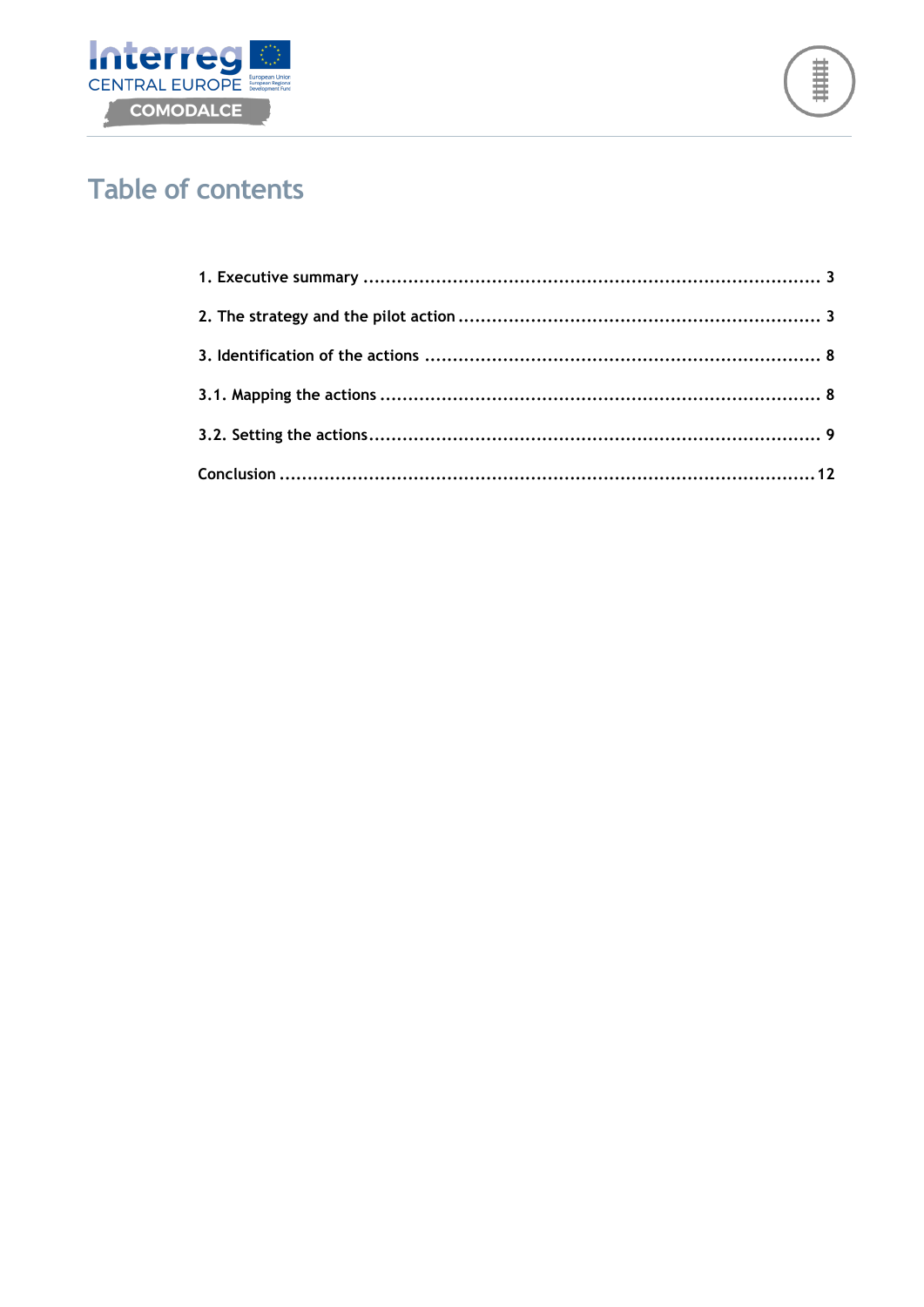

## <span id="page-2-0"></span>**1. Executive summary**

This document includes the action plan fostering coordinated multimodal freight transport through ICT systems in the node of **Gdynia Port in Poland**.

Considering the results of the pilot action, it breaks down the goals of the strategy and wish list (WPT1) in specific tasks, KPIs, timeline, identification of financial resources and definition of responsible actors.

*Please include an abstract of this action plan, outlining the most relevant content*

**BCT's pilot action was introduced to the market common communication platform for electronic data exchange coordinating rail deliveries to BCT (INCOS). The main task was to build a digital environment for the intermodal transport furnished with an integration module facilitating system-to-system integration. The platform was started in February 2021 in its trial version at the production environment. Trial period was evaluated in May 2021 with satisfactory results and since that time it is fully working. Currently, all the railways carriers and intermodal operators use the platform and all the containers discharged and loaded at BCT from and to wagons are announced and proceed via the platform as well as all trains. We managed to develop 10 integration communicates covering the whole intermodal train process starting from the creation and loading, through its trip up to the delivery and discharging. We managed to connect via an integration module with the operational systems with two of the biggest intermodal operators, covering the 70% of all the rail operations at BCT. We exchange approx. 55,000 integration messages monthly. The rest users who have not yet managed to connect or are missing in the operation system at all, are able to upload and download their data via the user interface available at web [\(www.incos.pl\)](http://www.incos.pl/).**

## <span id="page-2-1"></span>**2. The strategy and the pilot action**

*In this section, please recall (=copy-paste) the goals and wish list of actions of the strategy. Also, please outline the main findings from the pilot action.*

| Perspectives                                     | Goal                                                                                                                                                                                                                   | <b>Measurement</b>                                                                                                                                          | <b>BCT</b> pilot action findings                                                                                                                                                                                                                                                                                                                                                               |
|--------------------------------------------------|------------------------------------------------------------------------------------------------------------------------------------------------------------------------------------------------------------------------|-------------------------------------------------------------------------------------------------------------------------------------------------------------|------------------------------------------------------------------------------------------------------------------------------------------------------------------------------------------------------------------------------------------------------------------------------------------------------------------------------------------------------------------------------------------------|
| 1.<br>Environmental<br>and safety<br>perspective | Some od papers documents<br>(railway bill, discharging lists and<br>loading confirmations) will be not<br>printed any more but sent and<br>stored electronically instead. We<br>expect reduction of the paper<br>used. | <b>Expect reduction</b><br>of paper<br>usage/printing of<br>approximately by<br>40% measuring by<br>costs of printing<br>paper bought per<br>month or year. | the goal was reached. We<br>do not print railway bill<br>for 70% trains. We still<br>keep printing for only one<br>railway company but<br>working to eliminate very<br>soon. All<br>discharging/loading list<br>are proceed and exchange<br>electronically. We keep<br>printing in paper only for<br>files recording and<br>archiving (regulations).<br>We reduced the cost of<br>paper by 40% |

#### *Goal no. 1 - System integration with all major partners*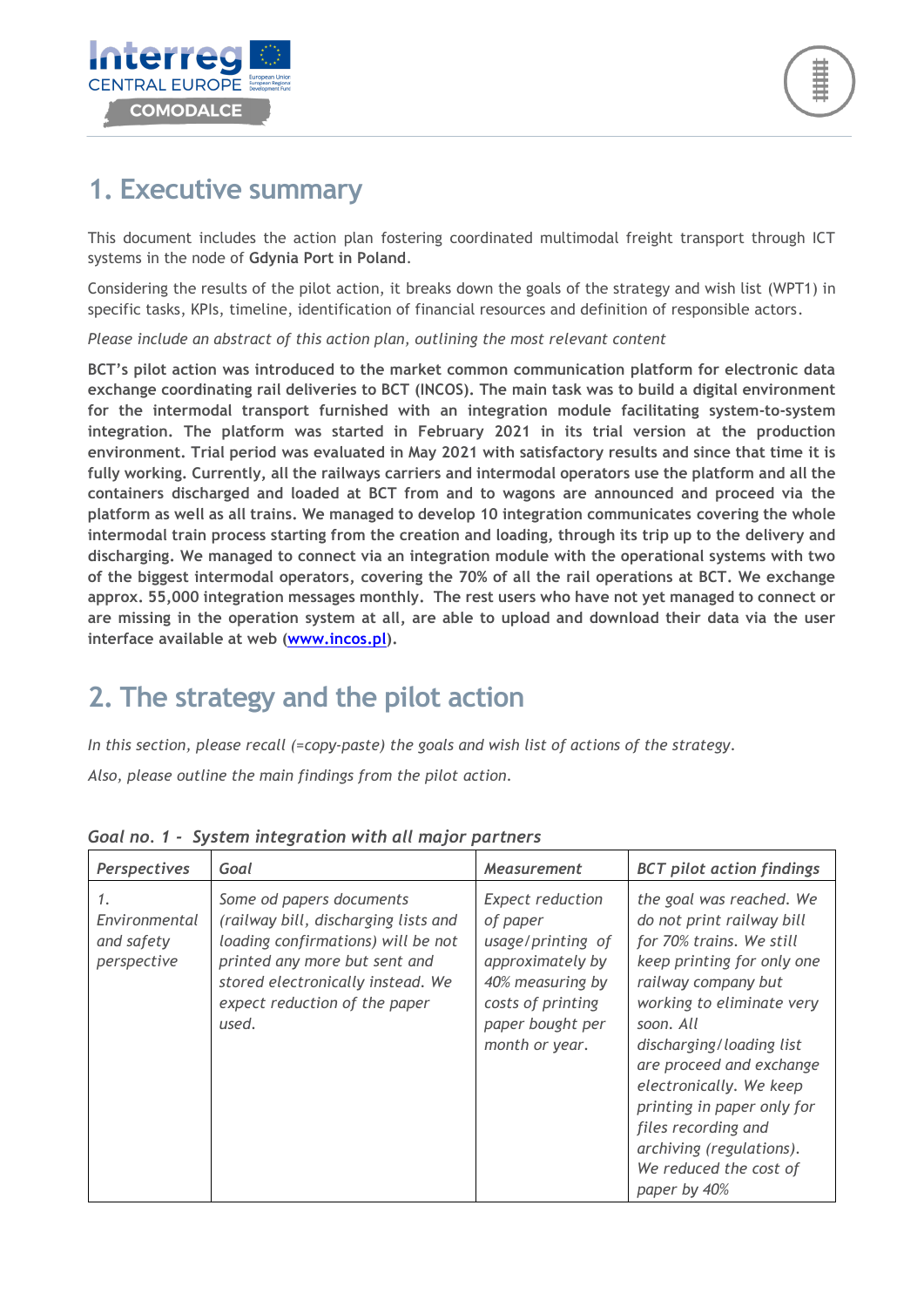

| 2. Internal<br>processes<br>perspectives   | We need to define all processes at<br>terminal or re-define the ones<br>existing in order to be covered<br>them by Terminal Operating<br>System. Some of processes are still<br>not under the system and proceed<br>with use of paper documents<br>(warehouse, break bulk and<br>project cargo operations). We<br>Need also to introduce the tools<br>assigning time of the execution of<br>each process element to registered<br>by TOS. | Increase the<br>number of<br>electronic<br>communicates sent<br>and received by<br>TOS to/from<br>partners on<br>average daily<br>session per month.                                                                                                                                                                                                 | We manage to integrate<br>two core operation<br>systems at BCT: Main Sail<br>and TOPIC with INCOS<br>platform to transfer the<br>data about readiness of<br>the containers to<br>load/discharge (Main Sail)<br>and confirmation of<br>operations<br>start/completion (TOPIC).<br>We register monthly<br>messages exchanged<br>among these three<br>systems.                                                                                                                            |
|--------------------------------------------|-------------------------------------------------------------------------------------------------------------------------------------------------------------------------------------------------------------------------------------------------------------------------------------------------------------------------------------------------------------------------------------------------------------------------------------------|------------------------------------------------------------------------------------------------------------------------------------------------------------------------------------------------------------------------------------------------------------------------------------------------------------------------------------------------------|----------------------------------------------------------------------------------------------------------------------------------------------------------------------------------------------------------------------------------------------------------------------------------------------------------------------------------------------------------------------------------------------------------------------------------------------------------------------------------------|
| 3. Innovation<br>and growth<br>perspective | There is necessary to increase the<br>capacity of TOS for exchange<br>external communication and data<br>storage by investing in IT<br>hardware, TOS modification<br>and/or pushing part of this to<br>could.                                                                                                                                                                                                                             | Due to application<br>of new<br>technologies in<br>data interchange<br>with major<br>partners we should<br>observe by<br>decrease of<br>sessions in our Web<br>User interface:<br>"Main Sail On<br>Line" which is now<br>the basic tool in<br>communication<br>with partners. The<br>measurement<br>would be the<br>number of sessions<br>per month. | <b>INCOS</b> platform gives<br>information about<br>container readiness for<br>loading/discharging at rail<br>so we can observed<br>decrease of the sessions at<br>Main Sail on-line by. But<br>decrease is not significant.<br>Before INCOS platform<br>introduction this ingo was<br>verified by users via phone<br>calls.<br><b>Under COMODALCE</b><br>project we bought a new<br>server to host INCOS<br>platform which increased<br>our IT integration capacity<br>significantly. |
| 4. Customer /<br>Partner                   | We need to look for synergies with<br>partners, Organizing common<br>workshops, look for the<br>possibilities and common benefits<br>in application system integration.<br>Investigating present possibilities<br>and IT capacity for integration.                                                                                                                                                                                        | We can measure<br>the number of new<br>system integration<br>achieved during<br>the year.                                                                                                                                                                                                                                                            | We manage to integrate<br>system-to-system with two<br>biggest intermodal<br>operators (Loconi<br>Intermodal & PCC<br>Intermodal). We are also<br>advanced in talks with<br>three railway carriers (PKP<br>Cargo, CTL & DB Cargo<br>Polska). Continue talks<br>with Gdynia Port<br>Authority to exchange<br>information among INCOS<br>and SZiPs system. Also<br>talking to IT developer<br>providing operational                                                                      |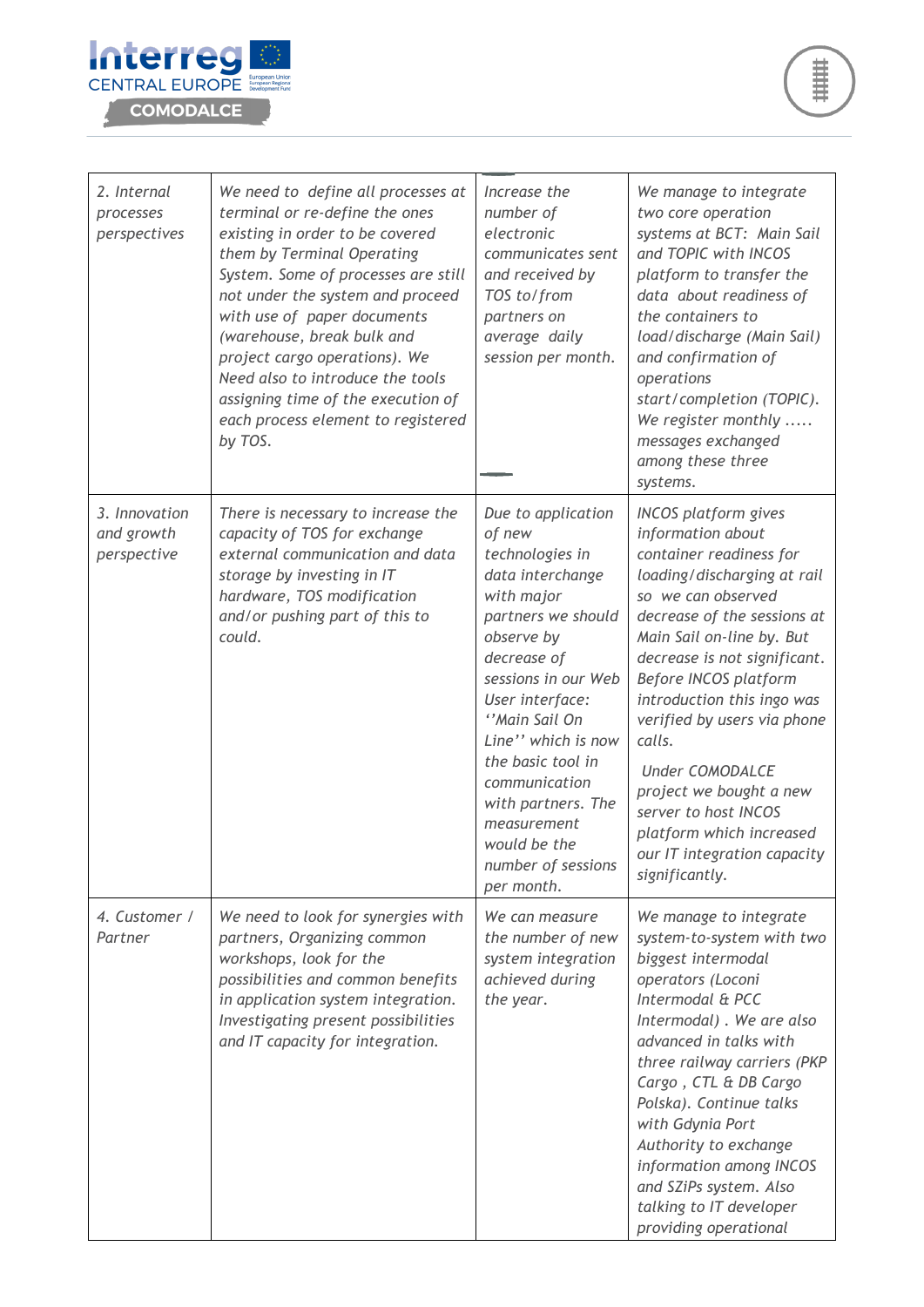

|                             |                                                                                                                                                                                                                                                                                                                            |                                                                                                                                                                                                 | systems for freight<br>forwarders to adjust their<br>product to possible future<br>connection to INCOS.                                                                   |
|-----------------------------|----------------------------------------------------------------------------------------------------------------------------------------------------------------------------------------------------------------------------------------------------------------------------------------------------------------------------|-------------------------------------------------------------------------------------------------------------------------------------------------------------------------------------------------|---------------------------------------------------------------------------------------------------------------------------------------------------------------------------|
| 5. Financial<br>perspective | System integration required some<br>IT investments (works and<br>hardware) which in long run brings<br>much operational savings. Each of<br>the partners will cover the initial<br>costs of necessary II investments<br>on his own sides counting on<br>operational savings in future which<br>can cover the initial cost. | System integration<br>will result in<br>reduction of<br>employment,<br>communication<br>and claim costs.<br>We can closely<br>observe reduction<br>of this costs<br>categories year by<br>year. | We observe the reduction<br>of communication costs by<br>20% (less phone calls and<br>reduction of time<br>necessary for preparing e-<br>mail and proceeding e-<br>mails. |

#### *Goal no. 2 - Connection to Gdynia Port Community System*

| Perspectives                                     | Goal                                                                                                                         | <b>Measurement</b>                                                                                | <b>BCT</b> pilot action findings                                                                                                                                                                                                                                                 |
|--------------------------------------------------|------------------------------------------------------------------------------------------------------------------------------|---------------------------------------------------------------------------------------------------|----------------------------------------------------------------------------------------------------------------------------------------------------------------------------------------------------------------------------------------------------------------------------------|
| 1.<br>Environmental<br>and safety<br>perspective | Definition of data<br>interchange data safety<br>standards, sign relevant<br>agreements with PCS<br>operator and apply them. | We can measures<br>communication errors<br>and incidents.                                         | dictionaries of locations,<br>containers and wagon codes<br>were agreed among all the<br>players and defined at INCOS<br>as the common standard. We<br>managed to contact "Polski<br>PCS" and presented them. By<br>the moment they do not plan<br>to work on rail data exchange |
| 2. Internal<br>processes<br>perspectives         | We need to digitalize all<br>order placing and<br>operations executed at<br>terminal.                                        | We can measures TOS<br>internal errors and<br>communication errors<br>with PCS per<br>week/month. | Polski PCS is working since<br>July 2021. By the moment<br>only covering only electronic<br>container custom release.<br>BCT system register 3000<br>communication sessions with<br>Polski PCS average per month<br>(since July 2021).                                           |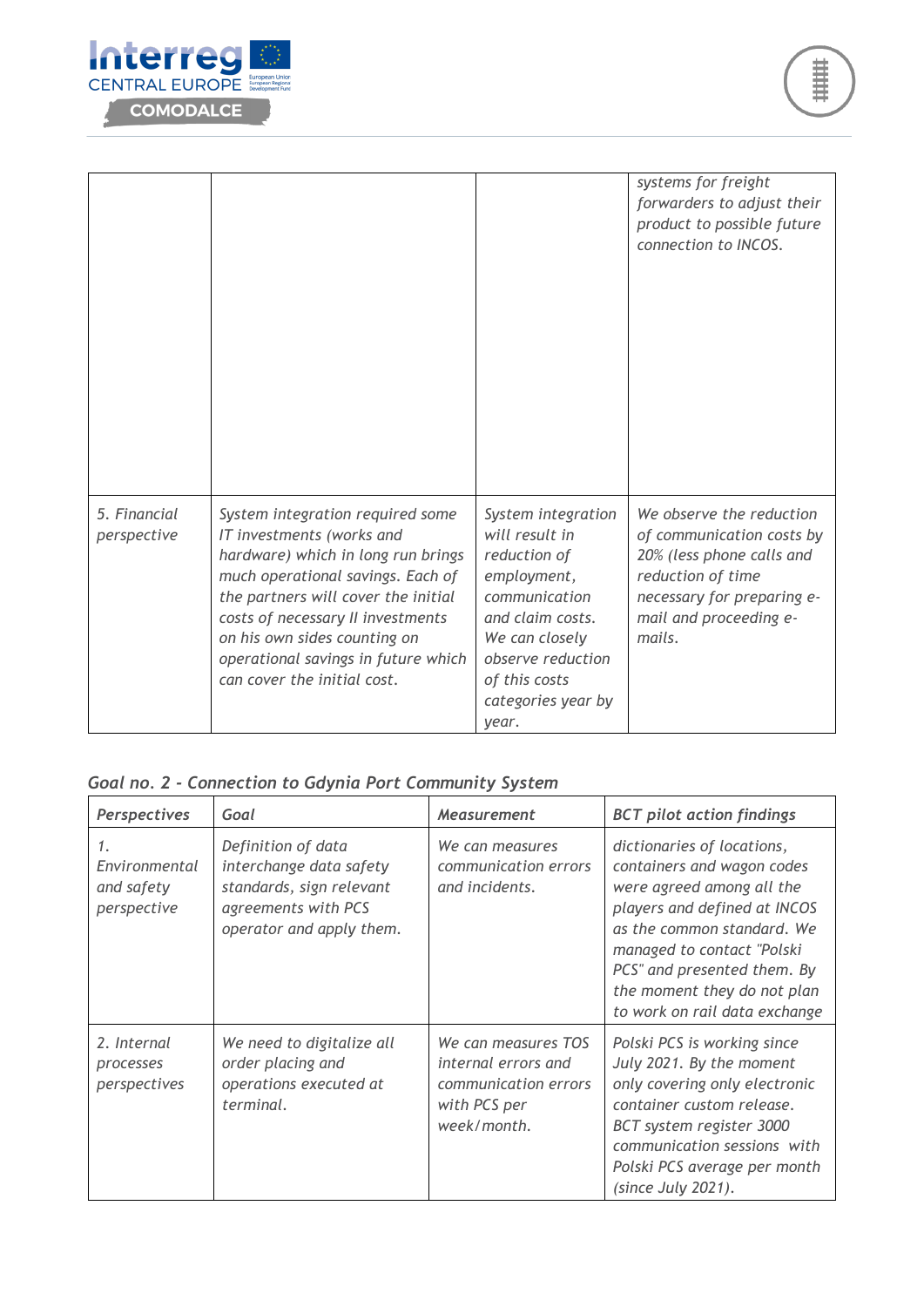

| 3. Innovation<br>and growth<br>perspective | There is necessary to<br>increase the capacity of<br>TOS to exchange and<br>storage of external<br>communication by investing<br>in IT (upgrades of software<br>& hardware).                 | We should measure<br>the increase of<br>number of<br>communicates<br>exchanges between<br>TOS and PCS.                          | During COMODALCE project<br>BCT bought a new server to<br>host INCOS platform which<br>increased our communication<br>capacity significantly.                       |
|--------------------------------------------|----------------------------------------------------------------------------------------------------------------------------------------------------------------------------------------------|---------------------------------------------------------------------------------------------------------------------------------|---------------------------------------------------------------------------------------------------------------------------------------------------------------------|
| 4. Customer /<br>Partner<br>perspective    | We should encourage our<br>partners to connect to PCS<br>showing the common<br>benefits and helping with<br>our know how and<br>experience in this field.                                    | We should register<br>increase the<br>communicates<br>exchanged with PCS<br>on weekly/monthly<br>basis.                         | By the moment "Polski PCS"<br>concentrates only on Custom<br>release (on national level).<br>The next areas will follow.                                            |
| 5. Financial<br>perspective                | PCS Operator should set up<br>some business model of<br>financing its operations and<br>connection rules. By the<br>moment it is governmental<br>initiative financed by Port<br>Authorities. | PCS operator should<br>register and disclose<br>the number new<br>partners and services<br>available by PCS on<br>yearly basis. | By the moment "Polski PCS" is<br>still under development and<br>in that phase is maintained by<br>Port Authorities. Future<br>business model is not defined<br>yet. |

|  |  | Goal no. 3 - Creation Dynamic Truck Appointment System |  |
|--|--|--------------------------------------------------------|--|
|  |  |                                                        |  |

| Perspectives                                     | Goal                                                                                                                                                                                                                          | <b>Measurement</b>                                                                                                                                                                                                                 | <b>BCT</b> pilot action findings                                                                                                                                                                                                                                                                                                                      |
|--------------------------------------------------|-------------------------------------------------------------------------------------------------------------------------------------------------------------------------------------------------------------------------------|------------------------------------------------------------------------------------------------------------------------------------------------------------------------------------------------------------------------------------|-------------------------------------------------------------------------------------------------------------------------------------------------------------------------------------------------------------------------------------------------------------------------------------------------------------------------------------------------------|
| 1.<br>Environmental<br>and safety<br>perspective | We need to create the<br>system and port policy for<br>truck movement monitoring<br>to avoid port area<br>congestion, long waiting<br>time, managing trucks for<br>even distribution within the<br>day and week.              | We should measure in<br>real time terminal<br>operations indicating<br>to truckers the most<br>convenient time of<br>arrival (shortest<br>waiting time). The<br>shortest gate in/gate<br>our time the better<br>system is working. | The real time of truck staying<br>at BCT vary a lot. Target is<br>30 min which is reachable in<br>regular conditions. Gate<br>in/ gate out time depends<br>heavily on the hour and day.<br>It can reach sometimes even<br>two hours when unfavorable<br>conditions. Utilization of the<br>storage yard has got a great<br>impact on truck operations. |
| 2. Internal<br>processes<br>perspectives         | We need to gather all<br>information about all<br>planned operations at the<br>terminal to be able predict<br>in one 1-2 day in advance<br>the peaks and lows during<br>the day/week time in order<br>to manage trucks' flow. | We should measure %<br>of equipment<br>utilization by shift<br>and establish the<br>desired level to be<br>kept.                                                                                                                   | We measure this on regular<br>basis and identify low and<br>peaks within the day and<br>within a week cycle.                                                                                                                                                                                                                                          |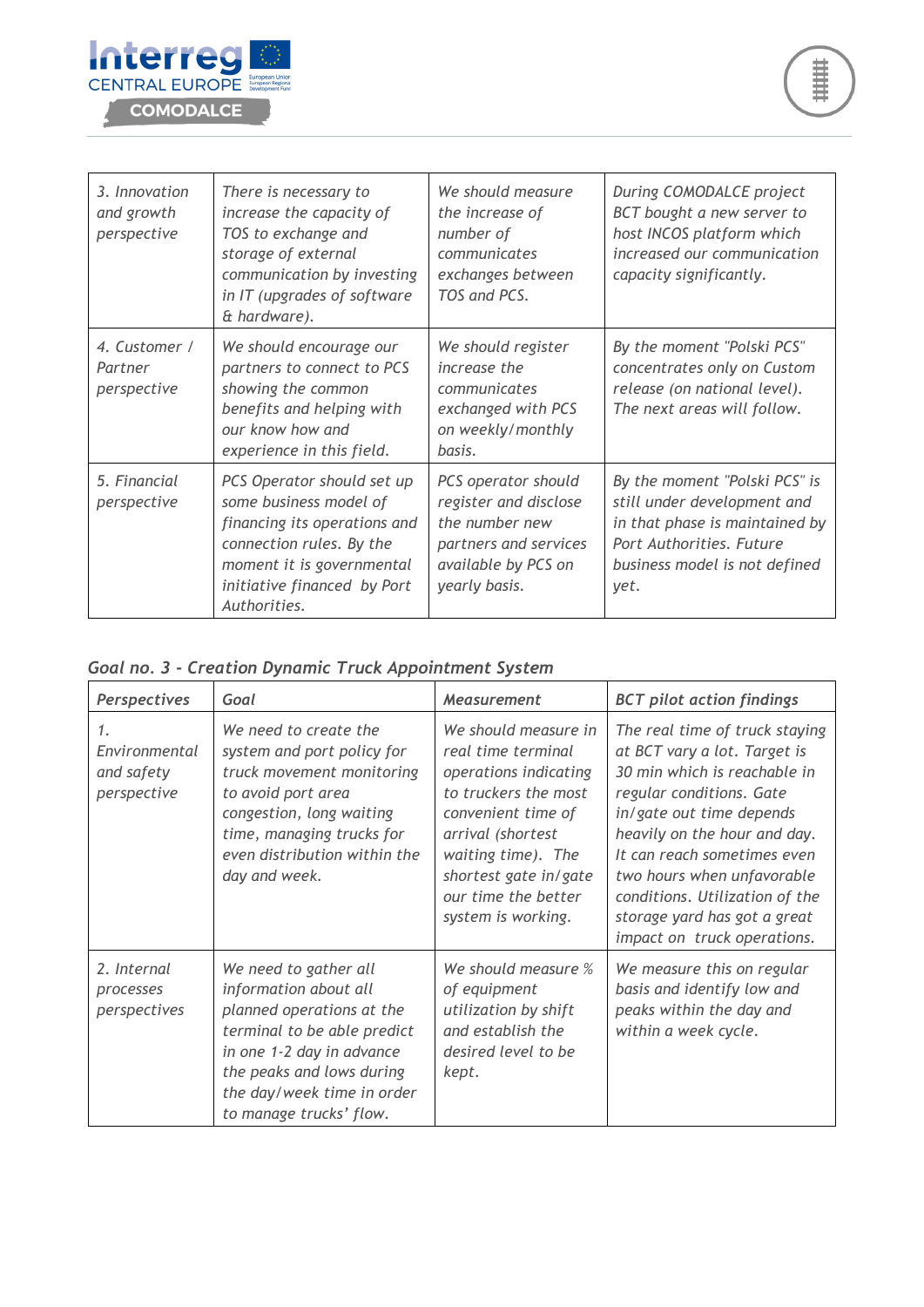

| 3. Innovation<br>and growth<br>perspective | We should look for system<br>integration with all tracking<br>systems, motorway and read<br>monitoring systems to<br>identify trucks' movement.                                                               | We should measure<br>the estimated waiting<br>time indicated to the<br>trucker when<br>appointed the visit<br>with the actual gate<br>in/gate our time. | by the moment we are not<br>able to do it but a new<br>application which should be<br>provided by Gdynia Port<br>Authority should help. We<br>prepared some temporal<br>solution but need to be<br>improved and developed. We<br>are waiting for GPA project<br>conclusion. |
|--------------------------------------------|---------------------------------------------------------------------------------------------------------------------------------------------------------------------------------------------------------------|---------------------------------------------------------------------------------------------------------------------------------------------------------|-----------------------------------------------------------------------------------------------------------------------------------------------------------------------------------------------------------------------------------------------------------------------------|
| 4. Customer /<br>Partners<br>perspective   | We should to promote this<br>solution among trucking<br>companies, freight<br>forwarders and operators<br>and develop application<br>available on mobile phones<br>to be easy and user friendly<br>to manage. | We should measure<br>the satisfaction level<br>of the users.                                                                                            | As the tool is not ready we<br>cannot measure.                                                                                                                                                                                                                              |
| 5. Financial<br>perspective                | DTAS will be developed by<br>BCT means and initial costs<br>of creation and<br>implementation will be<br>covered by future<br>operational savings<br>(elimination of congestion<br>and idle time costs)       | Due to better<br>terminal work<br>distribution<br>operational costs<br>should start to<br>decrease.                                                     | Gdynia Port Authority is<br>working to provide common<br>TAS for all the terminals.<br>Final financial decision will<br>come in May 2022, conclusion<br>in 2023.                                                                                                            |

#### *Goal no. 4: Connection to Polish National Transport System (national PCS)*

| Perspectives                                                  | Goal                                                                                                                                                                                                                                                                              | <b>Measurement</b>                                                                             | <b>BCT</b> pilot action findings                                                                                                                                                                                                                                     |
|---------------------------------------------------------------|-----------------------------------------------------------------------------------------------------------------------------------------------------------------------------------------------------------------------------------------------------------------------------------|------------------------------------------------------------------------------------------------|----------------------------------------------------------------------------------------------------------------------------------------------------------------------------------------------------------------------------------------------------------------------|
| $\mathcal{I}$ .<br>Environmental<br>and safety<br>perspective | There is a need of<br>digitalization of all the<br>partners in the whole<br>logistics chain including<br>administration, customs and<br>inspections. Establish<br>standards of communications<br>on national or European<br>level, common policy and<br>strategy for development. | We should measure<br>growth of<br>transaction number<br>dome via National<br>Transport System. | 'Polski PCS" is now being<br>developed as the national<br>level system. This indicates a<br>great potential of<br>coordination of all transport<br>in Poland. We are in contact<br>with Polski PCS providing all<br>necessary support. Give ideas<br>and consultancy |
| 2. Internal<br>processes<br>perspectives                      | We need to develop new<br>capacity for exchanging and<br>processing data. Take<br>advantage of the fact of<br>having access to more data<br>and develop new procedures<br>and IT tools lifting quality of<br>our services on higher level.                                        | The operational costs<br>should continue to<br>decrease year by<br>year                        | Presently implementation of<br>PCS saves approx. 3000<br>sessions of container release<br>monthly done previously<br>manually in BCT TOS by<br>Custom officers. Now they go<br>automatically from Customs                                                            |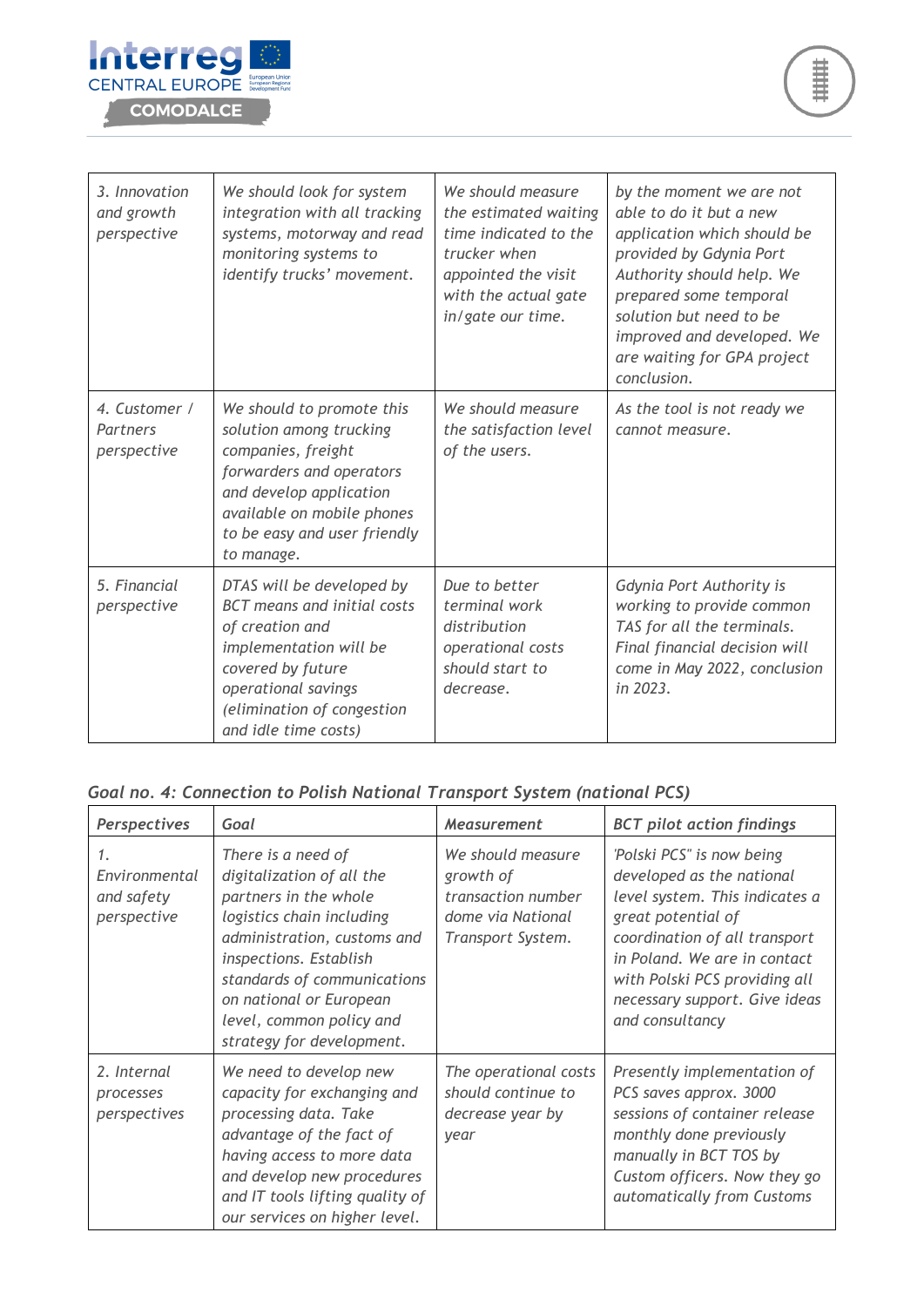

|                                            |                                                                                                                                                                                                                                                                                                                                                                   |                                                                                                                                                                   | System to BCT TOS via PCS<br>(CUSRES message).                                                                                                                                                                                                                       |
|--------------------------------------------|-------------------------------------------------------------------------------------------------------------------------------------------------------------------------------------------------------------------------------------------------------------------------------------------------------------------------------------------------------------------|-------------------------------------------------------------------------------------------------------------------------------------------------------------------|----------------------------------------------------------------------------------------------------------------------------------------------------------------------------------------------------------------------------------------------------------------------|
| 3. Innovation<br>and growth<br>perspective | Capacity of the terminal<br>should to grow without any<br>investments into<br>infrastructure due to shorter<br>storage and faster<br>operations due shorter and<br>smoother turnover of<br>containers.                                                                                                                                                            | Amount of the<br>containers shipped<br>on national level<br>should grow. All the<br>participants of the<br>transport chain<br>should to register<br>bigger sales. | Container volume in Poland<br>and at BCT is growing<br>dynamically reaching the<br>limits of capacity. Better<br>organization of all processes<br>and digitalization is the only<br>solution to maintain the<br>growth without heavy<br>infrastructural investments. |
| 4. Customer /<br>Partner<br>perspective    | National/European Regulator<br>needs to promote, encourage<br>and facilitate the connection<br>of the new partners.                                                                                                                                                                                                                                               | We should to<br>measure the number<br>of new partners<br>connected and new<br>services available for<br>the partners.                                             | We note more and more<br>newcomers willing and<br>exchanging now the data via<br>system integration.<br>Comparing April 2021 to Jan<br>2022 the number of INCOS<br>sessions grew by approx 50%<br>reaching 72500 sessions.                                           |
| 5. Financial<br>perspective                | National/European Regulator<br>needs to finance IT<br>infrastructure. The cost of<br>connection and internal<br>adjustment of local company<br>system need to be covered<br>by special financing<br>program. Regulator need to<br>develop preference financing<br>tool (low interest loans or<br>co-financing programs) for<br>the small and medium<br>companies. | Utilization the<br>financing fund for<br>development and<br>functioning of<br>national transport<br>system.                                                       | Only due to EU co-funding<br><b>INCOS</b> platform could be<br>developed. "Polski PCS" is<br>being developed by Port<br>Authorities (public sector)<br>funds. This is a correct way<br>for implementation of<br>common tools to develop<br>digital environment.      |

## <span id="page-7-0"></span>**3. Identification of the actions**

#### <span id="page-7-1"></span>**3.1. Mapping the actions**

*Please fill the table below, summarising the actions to be taken (horizon: 2030).*

*Please find some examples as guidance.*

| <b>ACTION/MEASURE</b>                                                      | <b>ESTIMATED COST</b> | <b>TIME HORIZON</b> |
|----------------------------------------------------------------------------|-----------------------|---------------------|
| Interoperability with all railway<br>undertakings using the port of Gdynia | 150,000 euros         | 2025                |
| Including major inland terminals to<br><b>INCOS</b> platform               | 47.000 euros          | 2027                |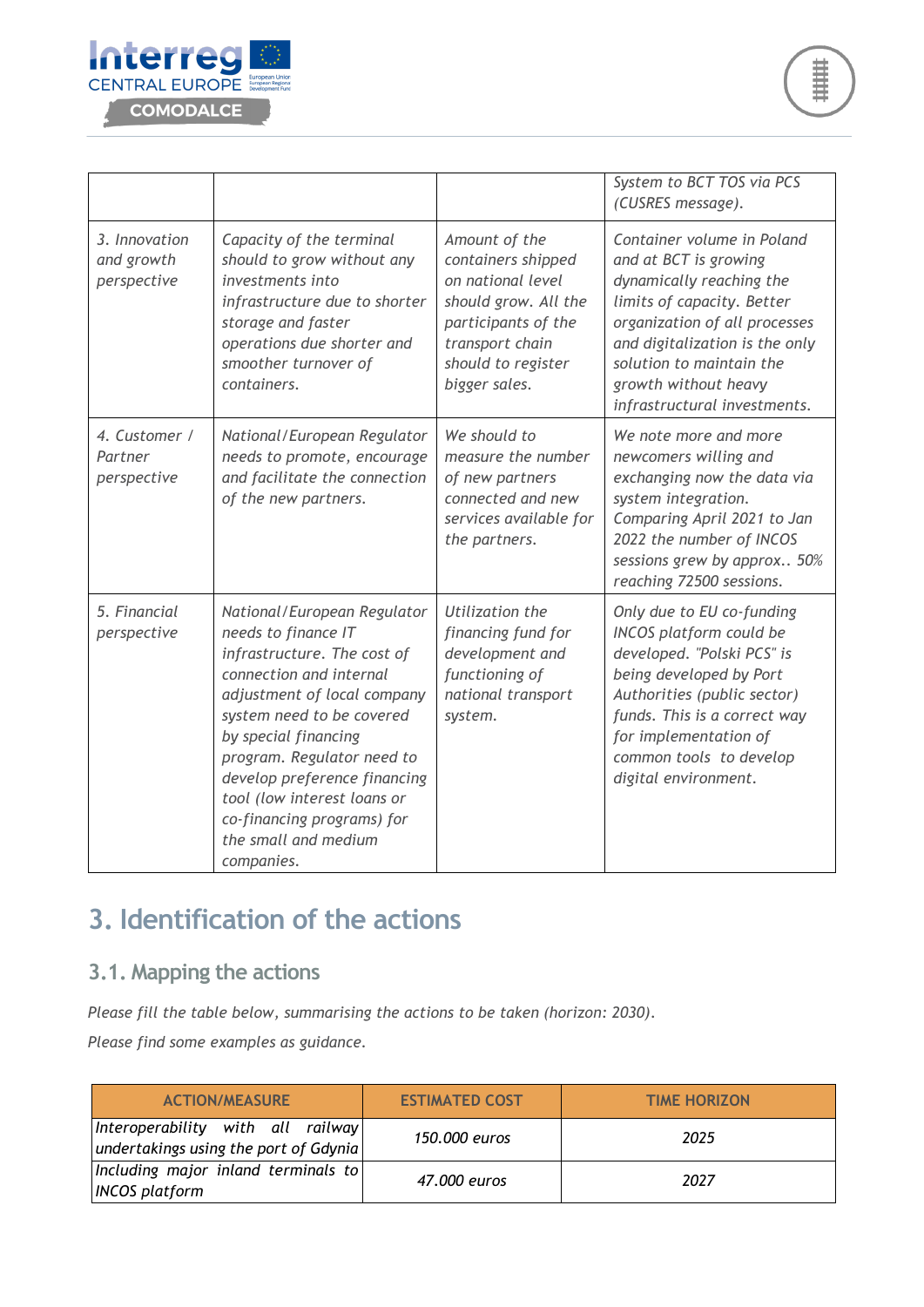



| Integration of INCOS with Polski PCS<br>las national level tool | 155,000 euros | 2030 |
|-----------------------------------------------------------------|---------------|------|
|-----------------------------------------------------------------|---------------|------|

### <span id="page-8-0"></span>**3.2. Setting the actions**

 $\overline{a}$ 

*In this section, please describe the actions included in the previous table. Please find some examples as guidance. Please replicate this table for each action.*

| Action no. 1: Interoperability with all railway undertakings using the port of Gdynia                                                                                                             |                                                                                                                                                                                                                                                     |
|---------------------------------------------------------------------------------------------------------------------------------------------------------------------------------------------------|-----------------------------------------------------------------------------------------------------------------------------------------------------------------------------------------------------------------------------------------------------|
| <b>Description of action/measure</b><br>Describe the action foreseen and the<br>expected results from its<br>implementation                                                                       | Establishing system-to-system integration with all railway<br>carriers serving Gdynia Port. All wagon movement data will<br>be transfer to INCOS in automatic way (no manual update).                                                               |
| Description of the main steps for its<br>implementation<br>List and describe in detail the main<br>steps for the implementation of the<br>action (i.e. planning phase, tender<br>procedures, etc) | 1. Formal agreement of cooperation and using<br>the system (in integration mode)<br>2. Analysis of railway carriers' systems and it<br>possibility of connection<br>3. Development of 6 integration messages<br>4. Testing and Implementation phase |
| <b>Stakeholders involved</b><br>List the stakeholders involved. What<br>is their role in the action? Will they<br>be the direct beneficiaries?                                                    | Railway carriers (central and local offices): PKP Cargo, CTL<br>Logistcis, CTL Północ, Lotos Kolej, DB Cargo Polska,<br>Freightliner, Alza Cargo, LTG.                                                                                              |
| <b>Timeline</b><br>Indicate the time horizon for the<br>implementation of the action                                                                                                              | 2025                                                                                                                                                                                                                                                |
| Investment cost<br>How much will cost the<br>construction/realization of the future<br>initiative/action/technology?                                                                              | Based on COMODALCE project experience (BCT Pilot WPT2<br>action and costs) we assume investment of:<br>BCT approx EUR 10 000 and EUR 20 000 per each railway<br>Carriers (7); In total 150 000 EUR                                                  |
| Sources of financing <sup>1</sup><br>What are the sources of financing?<br>Private capital, public capital, CEF,<br>etc<br>How much is the share covered by<br>each of them?                      | Projects with EU cofounding or own funds (private capital)                                                                                                                                                                                          |
| Impact of the initiative                                                                                                                                                                          | Automatic integration message interchange will all railway<br>carriers serving Gdynia Port will secure reliable and<br>punctual information resulting<br>in<br>better<br>operation                                                                  |

<sup>&</sup>lt;sup>1</sup> This information, if already available, could be assumed in the draft version and it has to be confirmed in the final one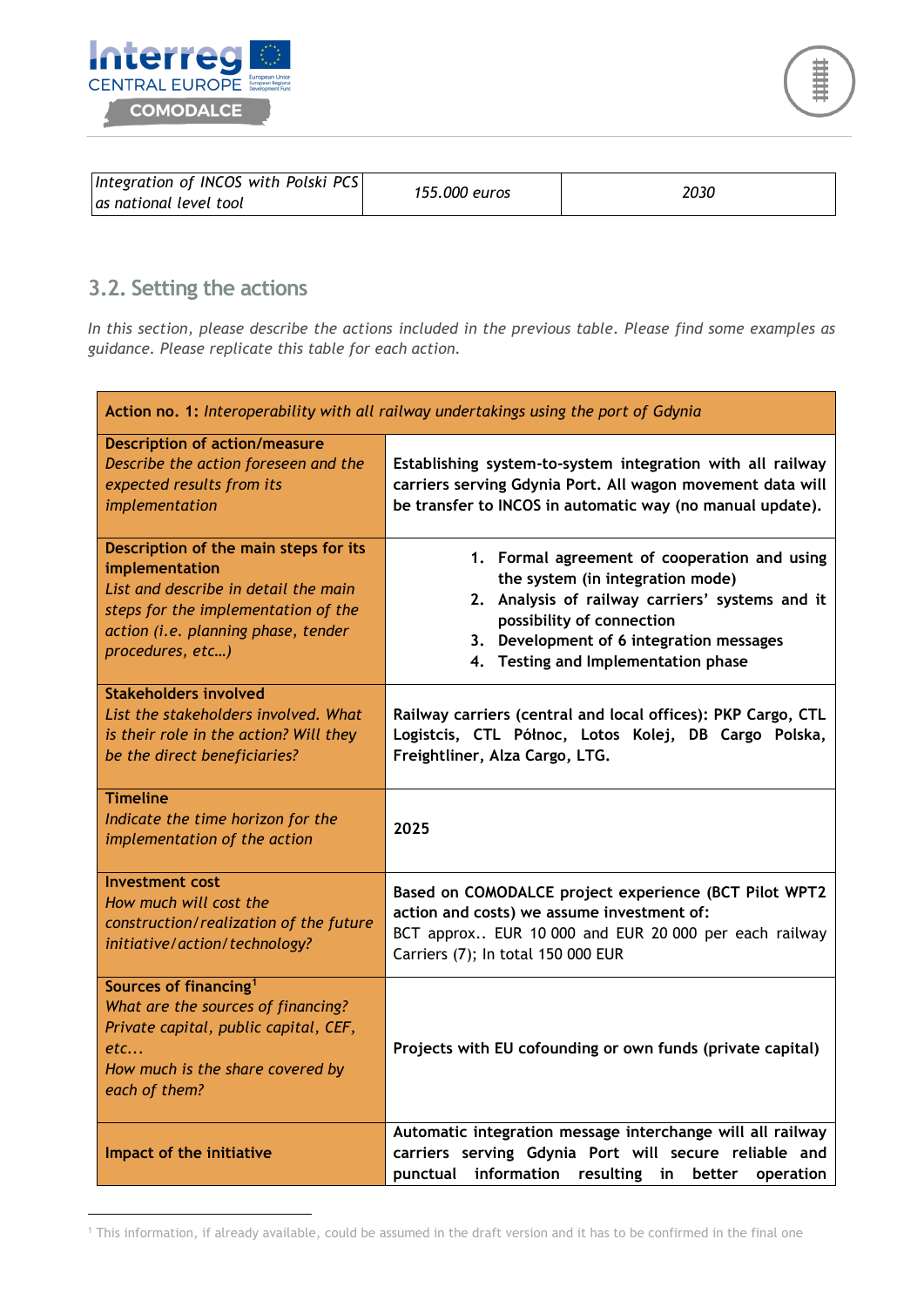

 $\overline{a}$ 

| Describe the expected future                                                           | efficiency: reduction of costs by better planning and                                                                                                                                                                                                                                                                                                                                                                       |
|----------------------------------------------------------------------------------------|-----------------------------------------------------------------------------------------------------------------------------------------------------------------------------------------------------------------------------------------------------------------------------------------------------------------------------------------------------------------------------------------------------------------------------|
| economic, social, environmental                                                        | increase capacity without any hard infrastructural                                                                                                                                                                                                                                                                                                                                                                          |
| impacts of this initiative                                                             | investments due to reduction of idle/wating times.                                                                                                                                                                                                                                                                                                                                                                          |
| <b>KPIs</b><br>Please identify the KPI to be used for<br>measuring the action's impact | 1. Idle/waiting train time at Gdynia port station. Total<br>amount of wagon-hours per week,<br>(expect<br>reduction<br>2. Idle/waiting time of wagons staying at terminal<br>before and after loading operations. Total amount of<br>wagon-hours per week (expect reduction).<br>3. Punctuality of trains arrival at the terminal. Average<br>delays (in minutes) per week per train against the<br>plan. Expect reduction. |

| Action no. 2: Including major inland terminals to INCOS platform                                                                                                                                  |                                                                                                                                                                                                                                                                                      |  |
|---------------------------------------------------------------------------------------------------------------------------------------------------------------------------------------------------|--------------------------------------------------------------------------------------------------------------------------------------------------------------------------------------------------------------------------------------------------------------------------------------|--|
| <b>Description of action/measure</b><br>Describe the action foreseen and the<br>expected results from its<br>implementation                                                                       | System Integration of major inland terminals into INCOS                                                                                                                                                                                                                              |  |
| Description of the main steps for its<br>implementation<br>List and describe in detail the main<br>steps for the implementation of the<br>action (i.e. planning phase, tender<br>procedures, etc) | 1. Formal agreement of cooperation and using the<br>system (in integration mode)<br>2. Analysis of inland terminal operation systems<br>and it possibility of integration and sending<br>messages<br>3. Development of 2 integration messages<br>4. Testing and Implementation phase |  |
| <b>Stakeholders involved</b><br>List the stakeholders involved. What<br>is their role in the action? Will they<br>be the direct beneficiaries?                                                    | Intermodal and terminal operators: Loconi Intermodal, PCC<br>Intermodal, PKP Cargo Connect, Spedcont, Metrans, Fortis                                                                                                                                                                |  |
| <b>Timeline</b><br>Indicate the time horizon for the<br>implementation of the action                                                                                                              | 2027                                                                                                                                                                                                                                                                                 |  |
| <b>Investment cost</b><br>How much will cost the<br>construction/realization of the future<br>initiative/action/technology?                                                                       | Based on COMODALCE project experience (BCT Pilot WPT2<br>action and costs) we assume investment of:<br>BCT approx EUR 5 000 and EUR 7 000 per each railway<br>Carriers (7); In total 47 000 EUR                                                                                      |  |
| Sources of financing <sup>2</sup><br>What are the sources of financing?<br>Private capital, public capital, CEF,<br>etc                                                                           | Projects with EU cofounding or own funds (private capital)                                                                                                                                                                                                                           |  |

 $2$  This information, if already available, could be assumed in the draft version and it has to be confirmed in the final one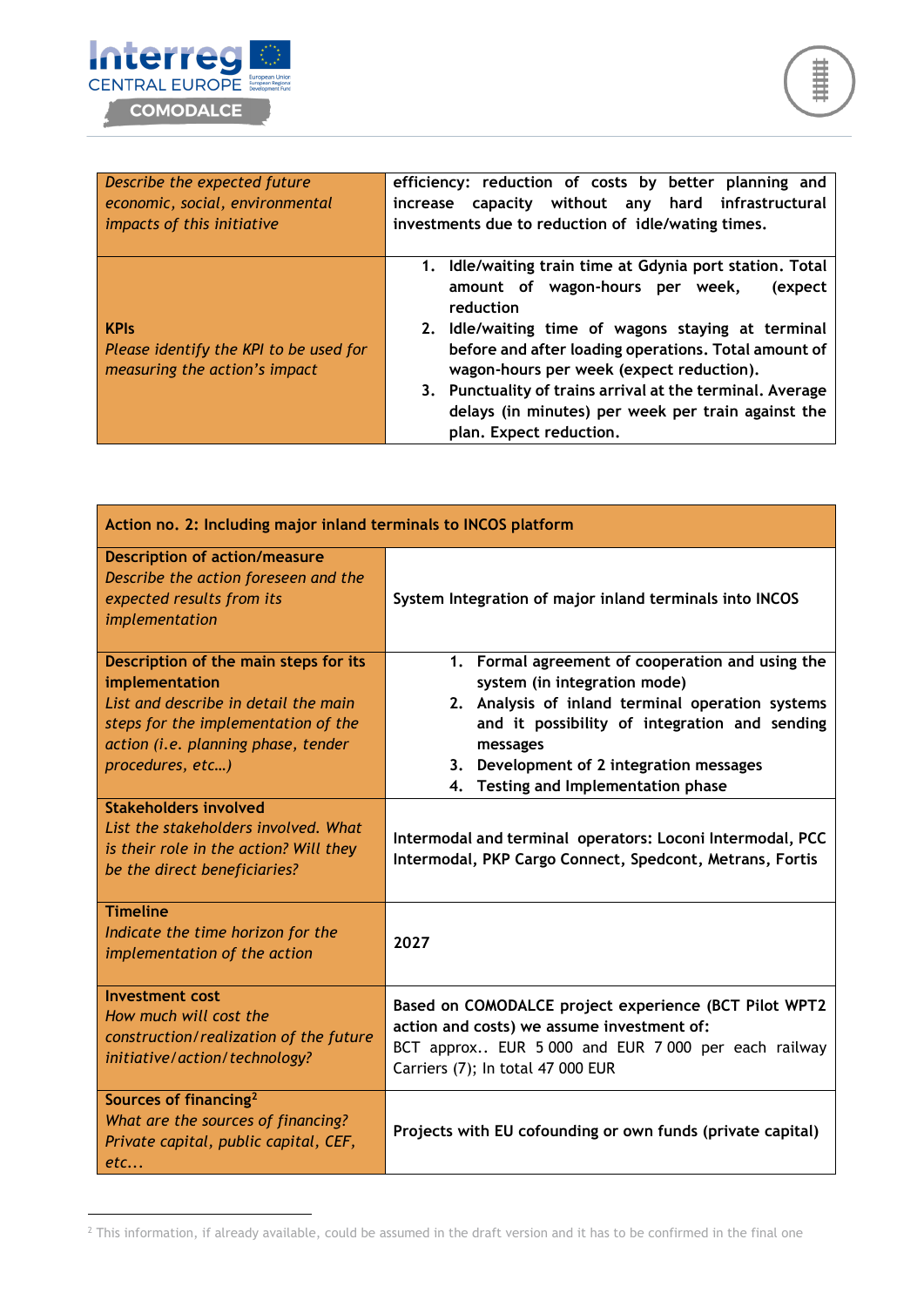

 $\overline{a}$ 

| How much is the share covered by<br>each of them?                                                                         |                                                                                                                                                                                                                                                                                                                                                                         |
|---------------------------------------------------------------------------------------------------------------------------|-------------------------------------------------------------------------------------------------------------------------------------------------------------------------------------------------------------------------------------------------------------------------------------------------------------------------------------------------------------------------|
| Impact of the initiative<br>Describe the expected future<br>economic, social, environmental<br>impacts of this initiative | Integration of major inland terminals will close the process<br>of intermodal train on INCOS platform. This will speed up<br>the information exchange and make it more reliable and<br>efficient. This will shorten the whole chain/intermodal train<br>trip and increase capacity along the whole chain. This will<br>increase competitiveness of intermodal transport |
| <b>KPIs</b><br>Please identify the KPI to be used for<br>measuring the action's impact                                    | 1. Intermodal train trip time starting from loading<br>operations up to discharge. Expect decrease<br>2. Cost per container transhipped at terminal. Expect<br>decrease.                                                                                                                                                                                                |

| Action no. 3: Integration of INCOS with "Polski PCS" as national level tool                                                                                                                       |                                                                                                                                                                                                                                               |  |
|---------------------------------------------------------------------------------------------------------------------------------------------------------------------------------------------------|-----------------------------------------------------------------------------------------------------------------------------------------------------------------------------------------------------------------------------------------------|--|
| <b>Description of action/measure</b><br>Describe the action foreseen and the<br>expected results from its<br>implementation                                                                       | "Polski PCS" will integrate with INCOS platform on<br>operational level giving the access for the all the end users.<br>Communication will be based on integration messages giving<br>the update of movement of wagons and cargo status data. |  |
| Description of the main steps for its<br>implementation<br>List and describe in detail the main<br>steps for the implementation of the<br>action (i.e. planning phase, tender<br>procedures, etc) | 1. Formal agreement of cooperation and using the<br>system (in integration mode)<br>2. System analysis and Building PCS rail module logic<br>3. Building integration messages<br>4. Testing phase<br>5. Implementation phase                  |  |
| <b>Stakeholders involved</b><br>List the stakeholders involved. What<br>is their role in the action? Will they<br>be the direct beneficiaries?                                                    | Polski PCS, Railway Carriers, Intermodal Operators, Inland<br>terminals, Other Sea terminals, Administration (Customs)                                                                                                                        |  |
| <b>Timeline</b><br>Indicate the time horizon for the<br>implementation of the action                                                                                                              | 2030                                                                                                                                                                                                                                          |  |
| Investment cost<br>How much will cost the<br>construction/realization of the future<br>initiative/action/technology?                                                                              | BCT cost approx EUR 45 000<br>"Polski PCS" cost approx EUR 110 000 EUR                                                                                                                                                                        |  |
| Sources of financing <sup>3</sup>                                                                                                                                                                 | Public/state funds with possible EU co-funding                                                                                                                                                                                                |  |

<sup>&</sup>lt;sup>3</sup> This information, if already available, could be assumed in the draft version and it has to be confirmed in the final one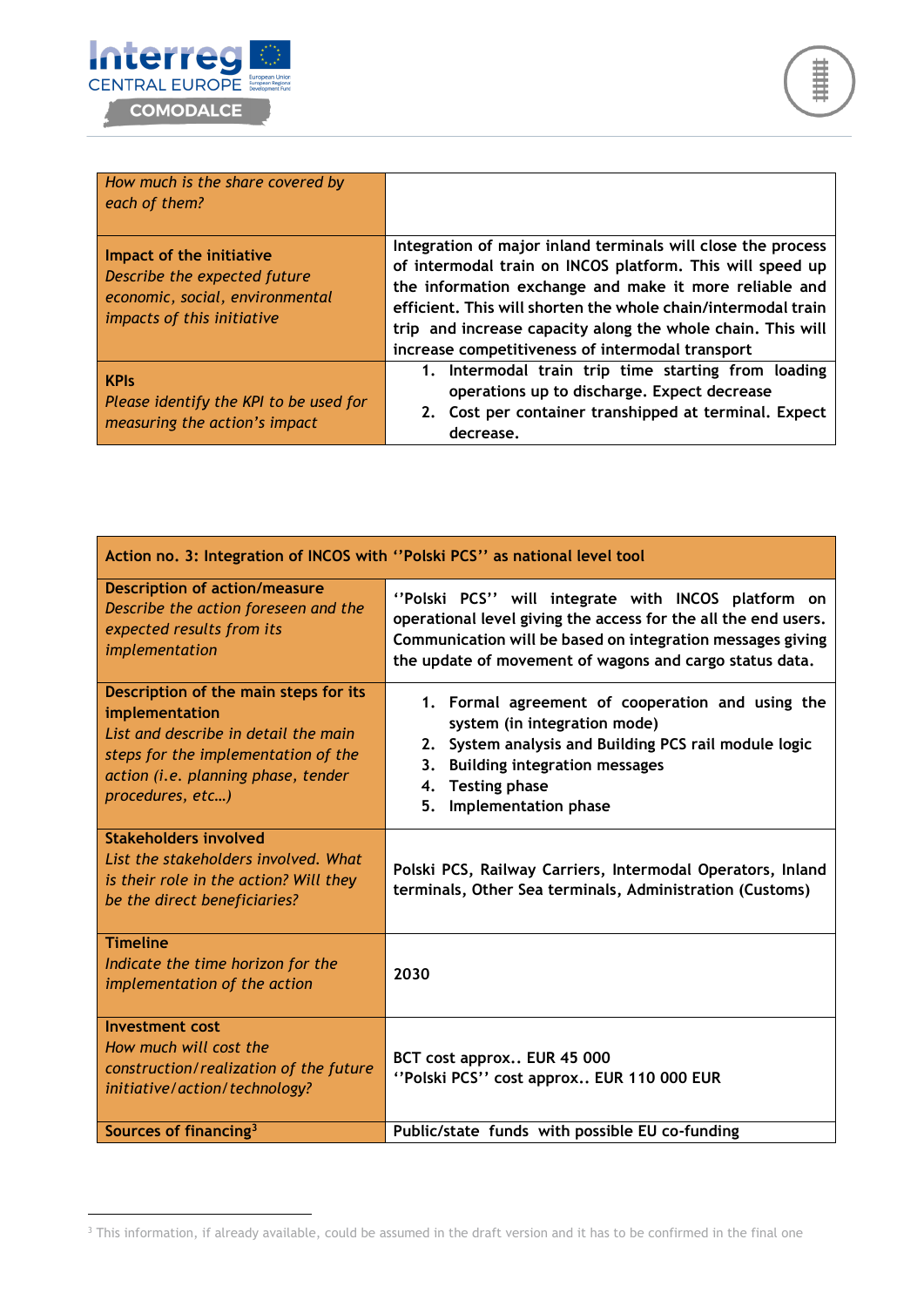

| What are the sources of financing?                    |                                                                 |
|-------------------------------------------------------|-----------------------------------------------------------------|
| Private capital, public capital, CEF,                 |                                                                 |
| etc                                                   |                                                                 |
| How much is the share covered by                      |                                                                 |
| each of them?                                         |                                                                 |
|                                                       |                                                                 |
| Impact of the initiative                              | Interoperability of all Polish transport sector. Digitalization |
| Describe the expected future                          | of all transport/supply chains. Increase of efficiency and      |
| economic, social, environmental                       | of all transport system.<br><b>Increase</b><br>capacity<br>οf   |
| <i>impacts of this initiative</i>                     | competitiveness of Polish transport system, lowering or         |
|                                                       | elimination of entry barriers.                                  |
| <b>KPIs</b><br>Please identify the KPI to be used for | 1. Monthly total number of sessions among PCS and               |
|                                                       | domain systems. (should increase)                               |
|                                                       | 2. Number of end users using PCS services (year to              |
| measuring the action's impact                         | year). Increase expected.                                       |

## <span id="page-11-0"></span>**Conclusion**

*In this final section please sum up the vision and content of the action plan and illustrate the expected results and impacts from its implementation. Please list the key words or key concepts that represents the action plan's vision.*

Polish transport system needs system integration tools to match the quality and standards of the other European transport markets which are much more advanced in this field. Now the domain systems are focused on the satisfaction of the internal player's needs and are not prepared and open for data exchange and cooperation with the others. This is a cause of some inefficiencies along the chain, higher costs and procedures which slow down the whole supply chains or even sometimes stop it or make it impossible to start.

There is a need to build integration tools and digital environments which can facilitate the data exchange along the whole supply chain. INCOS platform is the first attempt of building such a digital cooperation environment for the intermodal transport in Poland. The implementation of these tools gave us the chance to study the intermodal chain characteristics, establish the procedures, clear up the rules and obligations of the players, introduce the common standards to use and, finally, provided us the first experience of common cooperation. This is a valuable input for the creation & development of a digital transport environment in Poland.

The platform has a great potential which should be further explored by a constant development. As it was created with a ''multiterminal concept'' it can become a tool to spread on a larger scale. This system can be implemented in other inland and also sea terminals covering the whole chain for intermodal cargo transport. It is also a flexible tool which can be constantly adjusted to some present needs or regulation which can appear in the future. Its development should continue in the following aspects and directions:

- a) Structural switching from manual to integration mode with the ones already cooperate
- b) Geographical including new terminals and more players
- c) Qualitative offering more functionalities and benefits for the end users